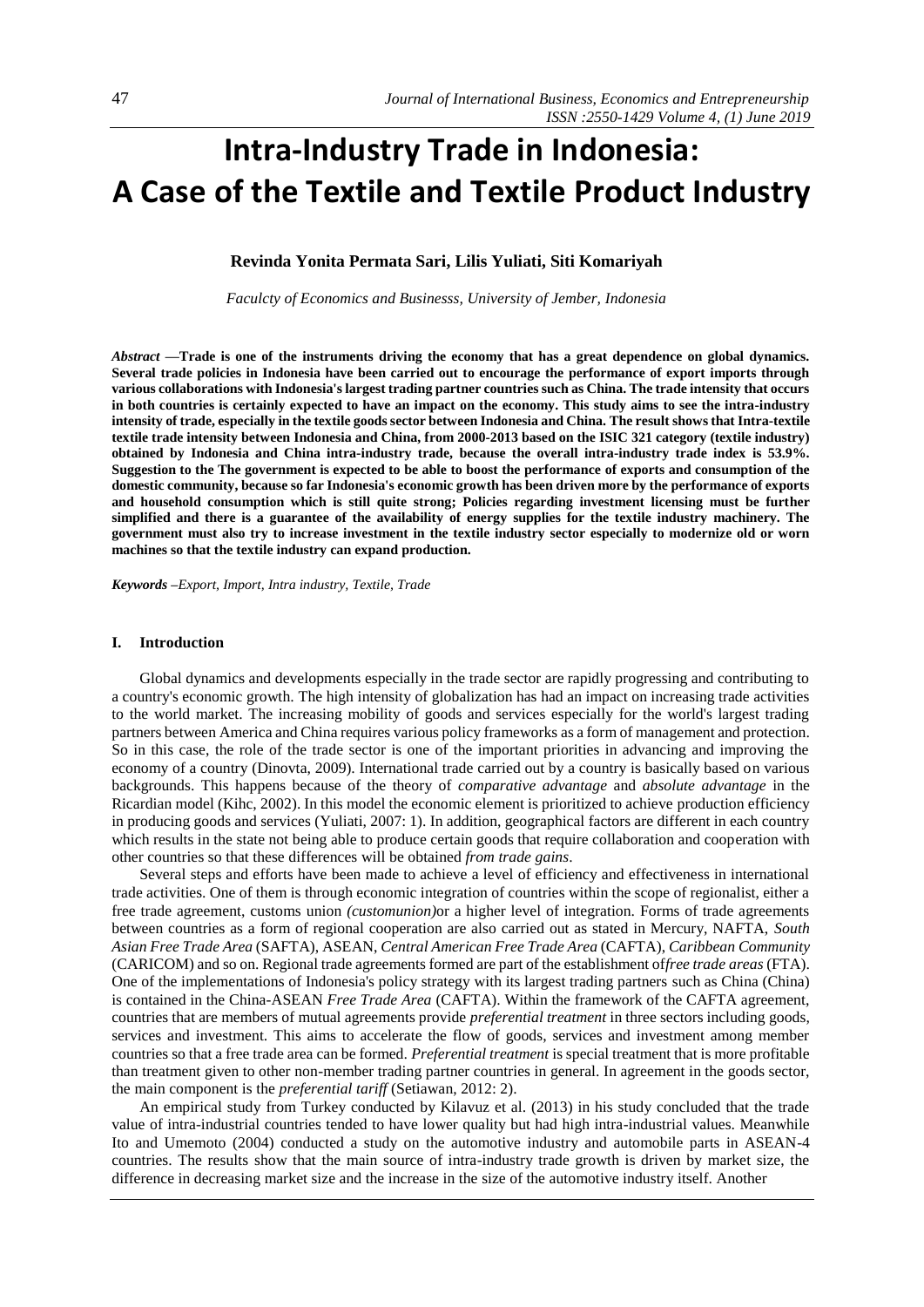empirical study highlighting the intra-industry trade index was carried out by Thu, et al (2015). Its analysis shows that trade in ASEAN + 3 has experienced a significant increase over the past decade. However, global fluctuations also impacted a decline in the growth rate in 2010 and the proportion of intra-regional trade also declined in 2014. Meanwhile, the intra-industry trade index showed a relatively high number in most  $ASEAN + 3$  countries, especially in manufacturing, equipment transportation, and food drinks. So that it can be concluded that the complexity of intra-regional trade performance is also inseparable from various aspects both internally and externally.

The form of intra-industry cooperation is also reflected in the formation of CAFTA and the work of the internation between Indonesia and China as its biggest trading partners. Indonesia's trade and economic cooperation with China CAFTA has major implications for the domestic industry. CAFTA first surfaced at the 7th ASEAN Summit in Bandar Seri Begawan, Brunei Darussalam in November 2001 with several fundamental objectives. These objectives include strengthening and enhancing the economic, trade and investment cooperation of both parties, liberalizing trade in goods, services and investment, seeking new areas and developing economic cooperation that is mutually beneficial to both parties and facilitates more effective economic integration with ASEAN countries. During 1987, the dominance of Indonesia's export and import trade, which was dominated by oil and gas commodities, is currently experiencing a shift which is dominated by the non-oil and gas industry sector. This shift occurred after the government issued a series of policies and deregulations in the field of exports and imports, allowing producers to increase exports and imports. The non-oil and gas export commodity whose rapid growth rate is a commodity produced by the manufacturing (manufacturing) sector. At present Indonesia has 10 main export main products which can contribute around 50% of Indonesia's total non-oil and gas exports. Included in the top 5 categories of Indonesia's mainstay export products include Textile and Textile Products (TPT), electronics, rubber and rubber products, palm oil and forest products. Other products are footwear, automotive, shrimp, cocoa and coffee (Mutakin, Salam, and Driyo, 2008). The performance of Indonesia's export and import during the entry into CAFTA tends to be more volatile as seen from the movement of import exports in the Indonesian textile and textile products industry in Figure 1.



**Figure 1.1** Developments of the Value of Exports and Imports of Textile and Textile Products (TPT) for 2010-2013 (Source: BPS, 2015, processed)

Based on the above data, it can be concluded that the CAFTA agreement brought Indonesia's economy tended to be unstable, this was seen from the ups and downs of the level of surplus that Indonesia had achieved. With the blow of the CAFTA agreement, it has pushed more Chinese products into Indonesia. With the CAFTA agreement, the prices of imported goods from China tend to be cheaper compared to domestic goods. This is one of the losses received by Indonesia so that Indonesia's trade balance in China is getting deficit every year. If Indonesian industries often experience deficits, this means a decline in production due to reduced income, this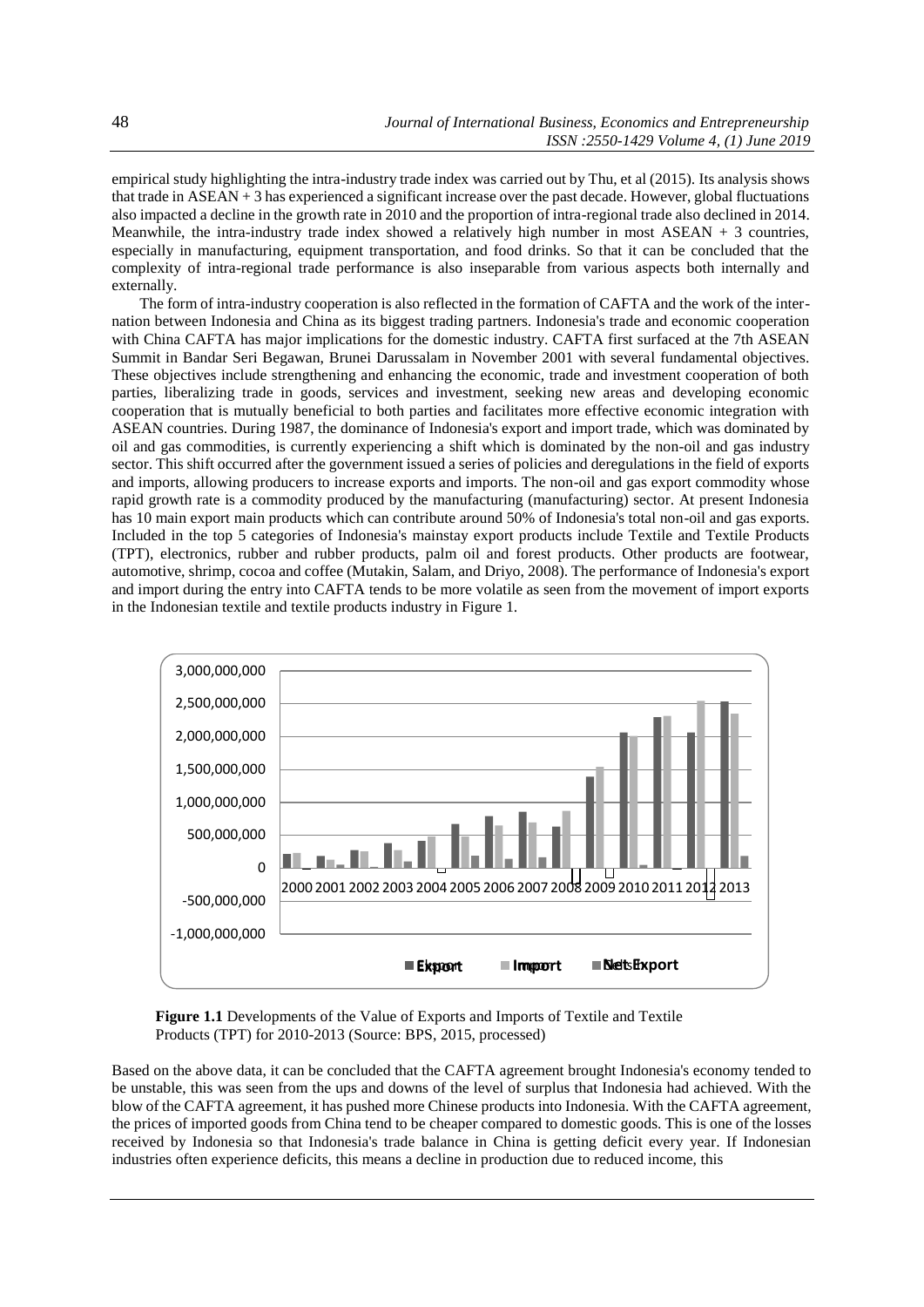will impact on the reduction of labor and the worst impact of the industry will go bankrupt and eventually the industry will be closed. This cycle not only affects government revenues but as a whole also affects Indonesia's economic stability which leads to Indonesia's instability. So from the above phenomenon and empirical explanation, this study aims to determine the intensity of trade, especially in the textile and textile products (TPT) industry between Indonesia and China.

#### **II. Literature Review**

Intra-industry trade occurs when a country exports and imports the same classification product. This type of trade is different from Intra-industry trade, that is, a country exports and imports different classifications of products. Traditional trade theory only includes Inter-industry trade but Intra-industry trade is an important part of international trade. Appleyard and Field (1995: 4) suggest that the reasons for Inter-industry trade include product differentiation; transportation costs and geographical location; dynamic economy scale; the degree of product aggregation; the difference in income distribution; the level of intra-industry trade.



**Figure 2.1** Formal Model of Intra-industry Trade (Source: Salvatore, 2013)

In Figure 2.1, D represents the demand curve faced by a company selling differentiated products. Because many other companies sell similar products, the demand curve faced by the company is quite elastic (slope or bias D is relatively small). That means that only a small price change can cause a big change in the company's sales volume; whereas MR is a marginal income curve. D points down because the product is differentiated. As a result, MR is smaller than P. The best level of output; or the most profitable for monopolistically competitive companies is three units. And that is represented by point E, where MR is equal to MC. At output or  $Q = 3$ , the prevailing price is  $P = AC = 4$  (point A) and at that point, the company experiences the amount obtained exactly the amount that has been spent as production and investment costs. AC is the average cost curve for the company. AC leads down because of the principle of economies of scale.

There are a number of empirical studies that form the basis of this study mainly related to trade activity. Oktaviani, Widyastutik and Tanti Novianti (2008) examine the "Trade Integration and Dynamics of Indonesian Exports to the Middle East". Rina et al. Found that the volume of Indonesian trade to Middle Eastern countries (Turkey, Tunisia and Morocco) always rose from year to year, which occurred in the commodity of animal fat, / vegetable oil and other oils despite decomposition differences from export growth in each country. The general dynamics of export growth are more influenced by the effects of import growth compared to the effects of commodity composition and competitiveness.

Research by Aturupane (1997) on Determinants of Intra-Industry Trade between East and West Europe that the share of intra-industry trade (IIT) of total trade between Eastern European countries and the European Union is one of the highest of all EU bilateral trade flows. IITs are broken down into horizontal and vertical components and each determinant is investigated. Vertical IITs are found to account for 80-90% of the total IIT and are positively related to product differentiation, production labour intensity, economies of scale, and foreign direct investment (FDI). The results showed a statistically significant positive relationship was found between horizontal IIT (substitute exchange near the same quality) and FDI, product differentiation, and industry concentration; a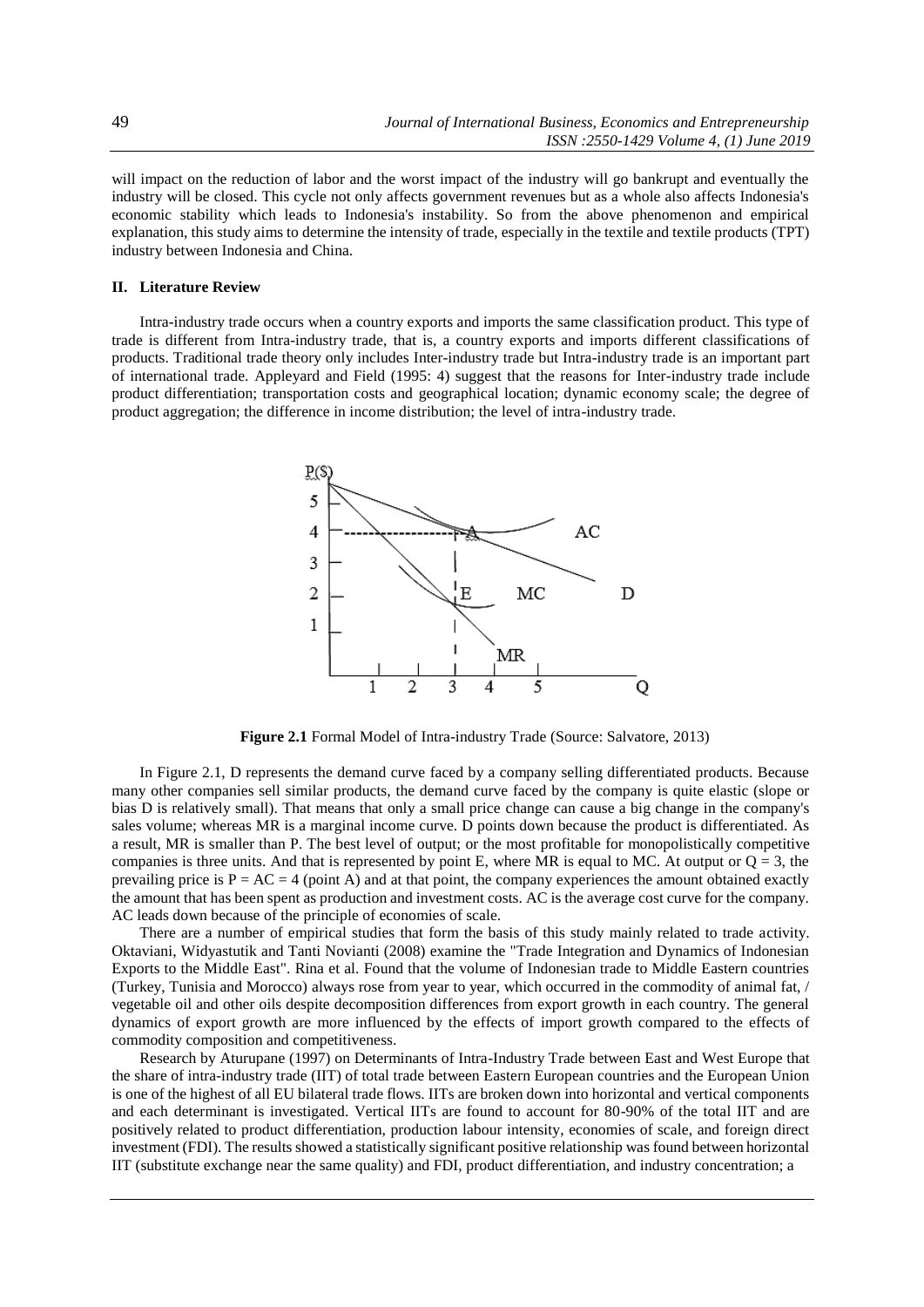significant negative relationship was found for scale and labour intensity. This result does not apply if state effects are not controlled, indicating that country-specific factors are the main determinant of horizontal IIT.

The next study by Johnson (2011) on Trade Liberalization and Inter-Industry Reallocation in Indonesia with the findings that the tariff rates imposed on each output and input can be determined by matching manufacturing data with import data through the 5-digit ISIC industry code. Import prices dropped significantly for the majority of industries in Indonesia between 1991 and 2000. If Indonesia reduces tariffs on industries that sell products, then domestic industries that are more exposed to foreign competition. Therefore, ceteris paribus, investment or work in Indonesia in the industry is less attractive. If Indonesia reduces imports to an industrial input, then the cost of a decline in that industry, and, ceteris paribus, investment or work in Indonesia in a more attractive industry.

Wahyuningsih (2012) examines the Analysis of Intra-Industry Trade in Indonesia's Manufacturing Sector with ASEAN-4: Based on Hypotheses Industry Specific and Policy Based. Intra-ASEAN and 5-Indonesia intraindustry trade research with ASEAN-4 countries, analyzing dominant international trade patterns, dominant manufacturing products and the influence of labour intensity, market structure, economies of scale, product differentiation and reduced tariffs on the intra-trade industry. This research began in 1998 to 2009. This study conducted a study or literature review of the theory of international trade and made a general assessment of the performance of industrial commodity exports which focused on measuring the intensity of Intra-industry trade. Secondary data used included data on exports and imports of group commodities. Indonesia's manufacturing industry with ASEAN-4 (Singapore, Malaysia, Philippines and Thailand). The data is derived from data from the Large and Medium Manufacturing Industry, Indonesian Foreign Trade Statistics, Indonesian Statistics; Economic Indicators published by the Central Statistics Agency several editions. This study provides some conclusions as follows: 1) From the results of the calculation of the index based on product groups, the results show that most of Indonesia's manufacturing industry commodities are still Intra-industry trade. 2) For 12 consecutive years Intraindustry trade between Indonesia and Malaysia is the chemical industry and goods from chemicals (ISIC 24); non-metal excavated goods (ISIC 25); base metal (ISIC 27); metal goods, except machinery and equipment (ISIC 28); machinery and equipment (ISIC 29) and medical equipment, measuring instruments, navigation equipment, optical equipment, clocks and bells (ISIC 33).

Intra-industry trade between Indonesia and Thailand is the chemical industry and goods from chemicals (ISIC 24); non-metal excavated goods (ISIC 25); metal goods, except machinery and equipment (ISIC 28); machinery and equipment (ISIC 29) and recycling (ISIC 37). 3) Intra-ASEAN 5 Indonesia intra-industry trade for 12 consecutive years is the chemical industry and goods from chemicals (ISIC 24); non-metal excavated goods (ISIC 25); base metal (ISIC 27); metal goods, except machinery and equipment (ISIC 28); machinery and equipment (ISIC 29) and medical equipment, measuring instruments, navigation equipment, optical equipment, clocks and bells (ISIC 33) and motorized vehicles (ISIC 34). 4). Higher concentration ratios occur in companies that export (import) to (from) countries in ASEAN-4. 5) Increased demand was responded to by increasing production based on economies of scale in trade between Indonesia and Malaysia, Thailand and Singapore. Whereas the Philippines does not respond to requests, it can be proven that economies of scale do not affect Intra-industry trade. 6) Product differentiation does not affect intra-industry trade, this occurs because the products produced are almost the same so they cannot compete between countries in the ASEAN region. The manufactured products tend to use technology more than human labour; this is evidenced that the increased labor intensity will reduce Intra-industry trade.

Yuliati (2007) examined Trade Intra-Industry as an Alternative in Overcoming the Impact of the Global Crisis in Indonesia. The issue of intra-industry trade (IIT) busies discussed since the concept was introduced by Grubel Lloyd 1975. Empirically, IIT concept was developed in the 1980s in modern industrialized countries which incidentally has the of endowment same factors, which tend to be capital intensive. The purpose of the study was to obtain an overview of the intensity of IIT between Indonesia ASEAN-4, and to obtain empirical evidence, test and explain the factors that affect the intensity of IIT Indonesia with ASEAN-4. This study uses the Grubel-Lloyd Index method and data panel analysis. The results of data analysis show First, Indonesian manufacturing IITs into the ASEAN-4 market in the 1985-2009 period based on the SITC code tended to experience a shift. Commodities which were previously high in the following year declined. The share of IIT intensity between Indonesia and ASEAN-4 was included in the non-IIT category because the index was <40. Second, the intensity of IIT manufacturing based on the ISIC code was included in the IIT category because the index was = 40%, precisely 47.65% and the rest 52.35 % non-IIT category. Third, the estimation of the econometric model using the FEM method shows the following results: labor intensity shows positive, not significant, positive market structure, positive economic scale not significant, positive product differentiation is significant, and dummy positive economic integration is significant.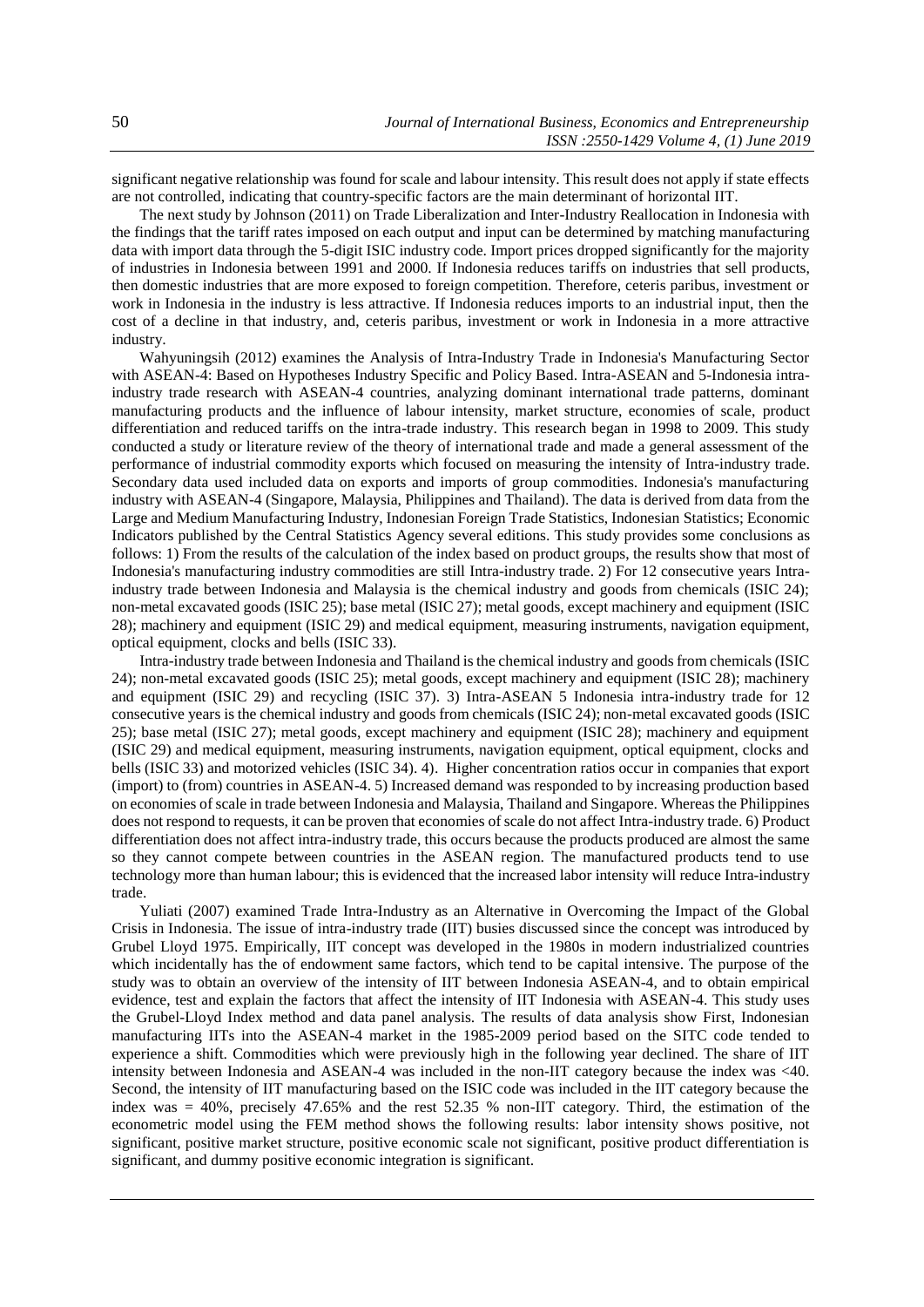## **III. Methodology**

This research used secondary data and in the form of data time series that can be obtained from the literature studies of Bank Indonesia, the Central Statistics Agency (BPS). Data period in this study is during the period 2000-2013. This analysis will be applied to the textile and textile product export-import product group based on the International Standard Industrial Classification (ISIC) 321 which will be converted into Standard International Trade Classification (SITC) 651, 659, 845, 846. The research method used is a calculation method made by Grubel and Lloyd (1975) to calculate the index of intra-textile trade in Indonesia with China. Based on the level of SITC (Standard International Trade Classification) 3 digits using the following formula:

$$
IIT = 1 - \frac{x_j - m_j}{x_j + m_j} \times 100\% \tag{3.1}
$$

where:  $ITT_j$ : index of Intra-industry trade in industry j  $X_j$ : value of exports from industry j  $M_j$ : import value from industry j

Based on the above equation, the vertical lines in the numerator in formula (3.1) show that the value is absolute numbers (always positive). While the Grubel-Lloyd index value will vary from 0-1 or 0% - 100%, with the following explanation:

- a. if the index value  $= 0$ , it means what happens in the industry j is only inter-industry trade.
- b. if the index value is  $= 1$ , it means that in industry j is just intra-industry trade (perfect intra-industry trade).

The Grubel-Lloyd Index is said to be high if the value is greater than 40%, meaning that the trade that occurs is Intra-industry trade. Vice versa, if the Grubel-Lloyd index is less than or equal to 40%, then the trade that occurs is Intra-industry trade.

This research is a study of Intra-industry trade, so data based on the SITC classification are then converted into the industrial code classification of ISIC 321 (textile industry). In discussing these issues, the intensity of Intra-industry trade will be analyzed based on SITC and ISIC classification with the adoption of the analysis method Grubel-Lloyd Index. The following below are data on the development of export and import values of the textile industry in the period 2000-2013 based on the classification of SITC 651, 659, 845, 846 used in the study.

| Variable                              | Unit      | Description                                                                                                                                                                                                                                                                                                                                                                                                                                                                                                     |  |  |
|---------------------------------------|-----------|-----------------------------------------------------------------------------------------------------------------------------------------------------------------------------------------------------------------------------------------------------------------------------------------------------------------------------------------------------------------------------------------------------------------------------------------------------------------------------------------------------------------|--|--|
| <b>Exports</b>                        | US dollar | It is goods sold to residents of other countries, coupled with the hosted services                                                                                                                                                                                                                                                                                                                                                                                                                              |  |  |
|                                       | per year  | to residents of the country in the form of transport by ship                                                                                                                                                                                                                                                                                                                                                                                                                                                    |  |  |
| Imports                               | US dollar | It is goods purchased from overseas, accompanied by procedures that                                                                                                                                                                                                                                                                                                                                                                                                                                             |  |  |
|                                       | per year  | accompany                                                                                                                                                                                                                                                                                                                                                                                                                                                                                                       |  |  |
|                                       |           |                                                                                                                                                                                                                                                                                                                                                                                                                                                                                                                 |  |  |
| The Intra-<br>industry<br>trade index | Index     | the export value of an industry from a country that is precisely balanced by the<br>same import of industries from other countries (in this case the textile industry<br>and textile products). The index value of Intra-industry trade ranges from zero<br>to one (0-1 or 0% -100%). The Intra-industry trade index = 0 means that only<br>Intra-industry trade occurs. Conversely, if the intra-industry trade index $= 1$<br>means that only Intra-industry trade occurs between countries involved in trade |  |  |

# **Table 1. Operational definitions of variables**

## **IV. Results of Analysis and Discussion**

Analysis of the intensity of textile trade between Indonesia and China in 2000-2013 was carried out by using two standards namely the *Standard International Trade Classification* three digit (SITC) (651,659,845 and 846) and *International Standard Industrial Classification* (ISIC) which were then analyzed by using the method *Grubel-Lloyd Index* (GL-Index)*.* Based on the results of data analysis using the SITC standard shows that in the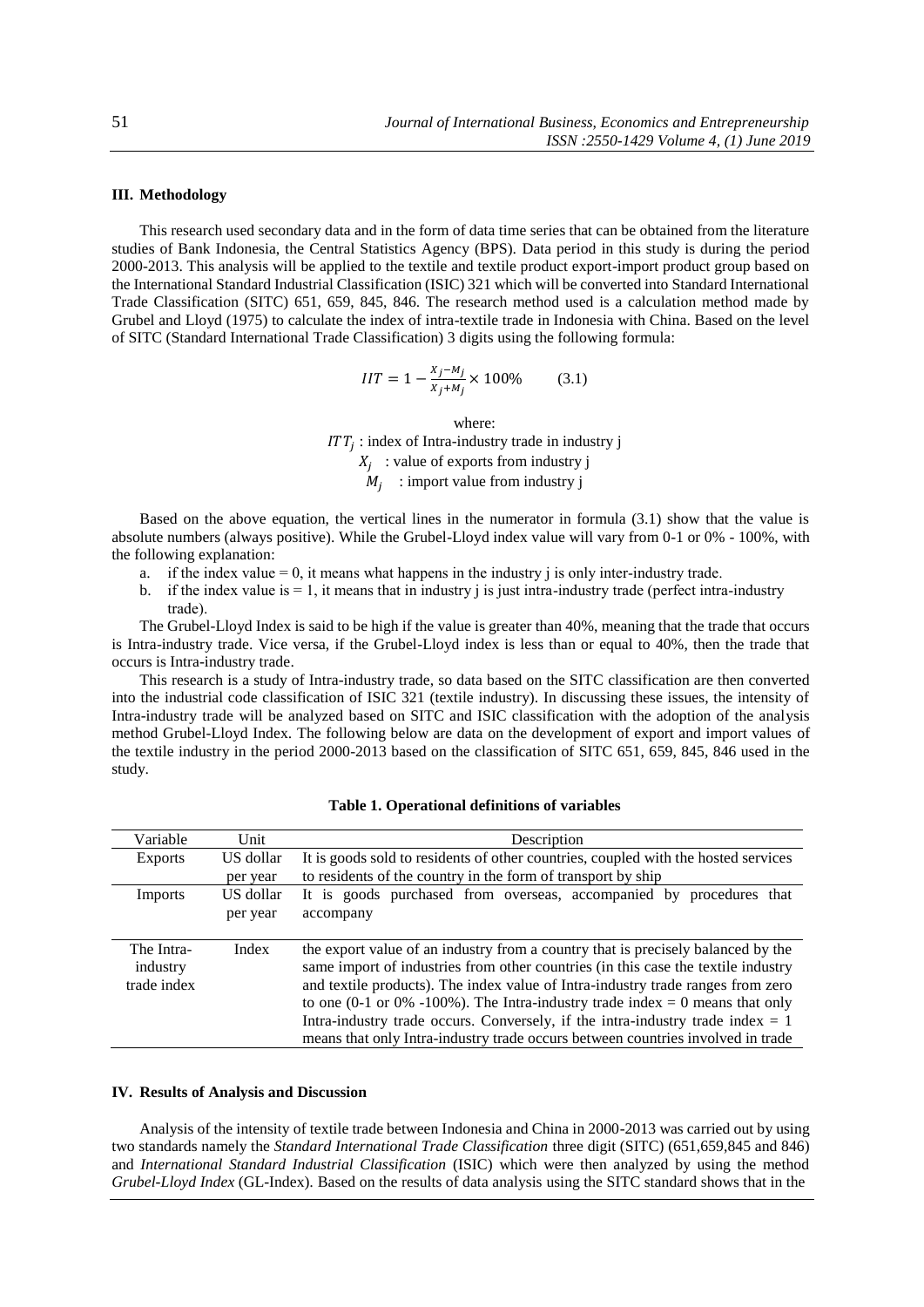period 2000-2013 the textile commodity with the SITC 845 standard has the longest intra-trade trade intensity, namely ten years of research while the remaining three years the commodity with the SITC 845 standard is in the Inter-Industry category. As shown in Table 4.1. in Table 4.1 also shows that commodities with SITC 651 and SITC 846 standards have the same intensity i.e. four years of research are in the category of Intra-Industry and Nine years of research in the category of Inter-Industry. While other commodities, namely the SITC 659 commodity in the study period, have a two-year Intra-Industry trade index, which means that in the period of research Indonesia and China continue to trade, but traded commodities are not included in the category of Intra-Industry trade.

| No.                     | <b>SITC</b>                                                                                                                        | Total ITT <sup>*</sup>                                                                                         |
|-------------------------|------------------------------------------------------------------------------------------------------------------------------------|----------------------------------------------------------------------------------------------------------------|
|                         | 651                                                                                                                                |                                                                                                                |
|                         | 659                                                                                                                                |                                                                                                                |
|                         | 845                                                                                                                                | 10                                                                                                             |
|                         | 846                                                                                                                                |                                                                                                                |
|                         | <b>Total</b>                                                                                                                       | 20                                                                                                             |
| the control of the con- | the contract of the contract of the contract of the contract of the contract of<br>the contract of the contract of the contract of | the state of the control of<br>the contract of the contract of the contract of the contract of the contract of |

## **Table 2 The Indonesia-China intra-textile trade index with the three-digit SITC classification**

 $*$  = Number of IITs in the period 2000-2013 (unit of year) Source: secondary data processed

Based on Table 4.1 it can be concluded that in the period 2000-2013, all commodities with SITC standards have a trade intensity of 40% with a total GL-Index value of 20 IIT, which means 40% of trade carried out by Indonesia and China in the period 2000-2013 in the Intra-Industry category, while 60% of trade is carried out by Indonesia and China in the Inter-Industry category. Based on the results of the analysis in Table 4.1 it can be concluded that the overall trade in the textile industry between Indonesia and China in the period 2000-2013 was Inter-industrial trade. This is in accordance with the GL-Index calculation guidelines which say that an Industrial trade can be said to be Intra-Industry if it has an IIT value of 40% more (40 <), whereas if the IIT value is equal to or less than 40% then the industrial trade is included in Inter-Industry trade category. The results of this study are consistent with the research conducted by Yuliati (2007) and Suryaningsih (2012) who say that the IIT value of the GL-Index which is below or equal to 40% is Inter-Industry trade. On the other hand, the results of analysis using the ISIC 321 standard show different results as shown in Table 4.2.

| мин тэте сказынсайдн эдт нг дооо-дотэ |                    |      |                    |  |  |
|---------------------------------------|--------------------|------|--------------------|--|--|
| Year                                  | $\Pi$ <sup>*</sup> | Year | $\Pi$ <sup>*</sup> |  |  |
| 2000                                  | 11.78754542        | 2007 | 88.4018143         |  |  |
| 2001                                  | 19.76006494        | 2008 | 18.55464637        |  |  |
| 2002                                  | 16.58678478        | 2009 | 60.34567049        |  |  |
| 2003                                  | 8.714465175        | 2010 | 86.03284537        |  |  |
| 2004                                  | 82.46776292        | 2011 | 87.08567855        |  |  |
| 2005                                  | 21.69848606        | 2012 | 56.35451884        |  |  |
| 2006                                  | 27.72722938        | 2013 | 54.62446536        |  |  |

**Table 3 Index of intra-industry trade between Indonesia and China textile with ISIC classification 321 in 2000-2013**

 $* = IIT$  value in units of%, Bold =Intra-Industry Unbold= Inter-Industry Trade Source: processed secondary data

Based on the GL-Index analysis of commodities classified as 321 shown in Table 4.2 shows that in 2000 - 2013 textile industry trade between Indonesia and China has an Intra-Industry index for seven years, namely in 2004, 2007, 2009, 2010, 2011, 2012, and 2013 with each percentage of IIT values different as shown in Table 4.2. Of the seven years of trade included in the Intra-Industry category, 2007 had the largest percentage IIT value of 88.40% while the smallest Intra-Industry value occurred in 2013 with an IIT value of 54.62%. Then seven other years of textile industry trade between Indonesia and China are included in the category of Inter-Industry.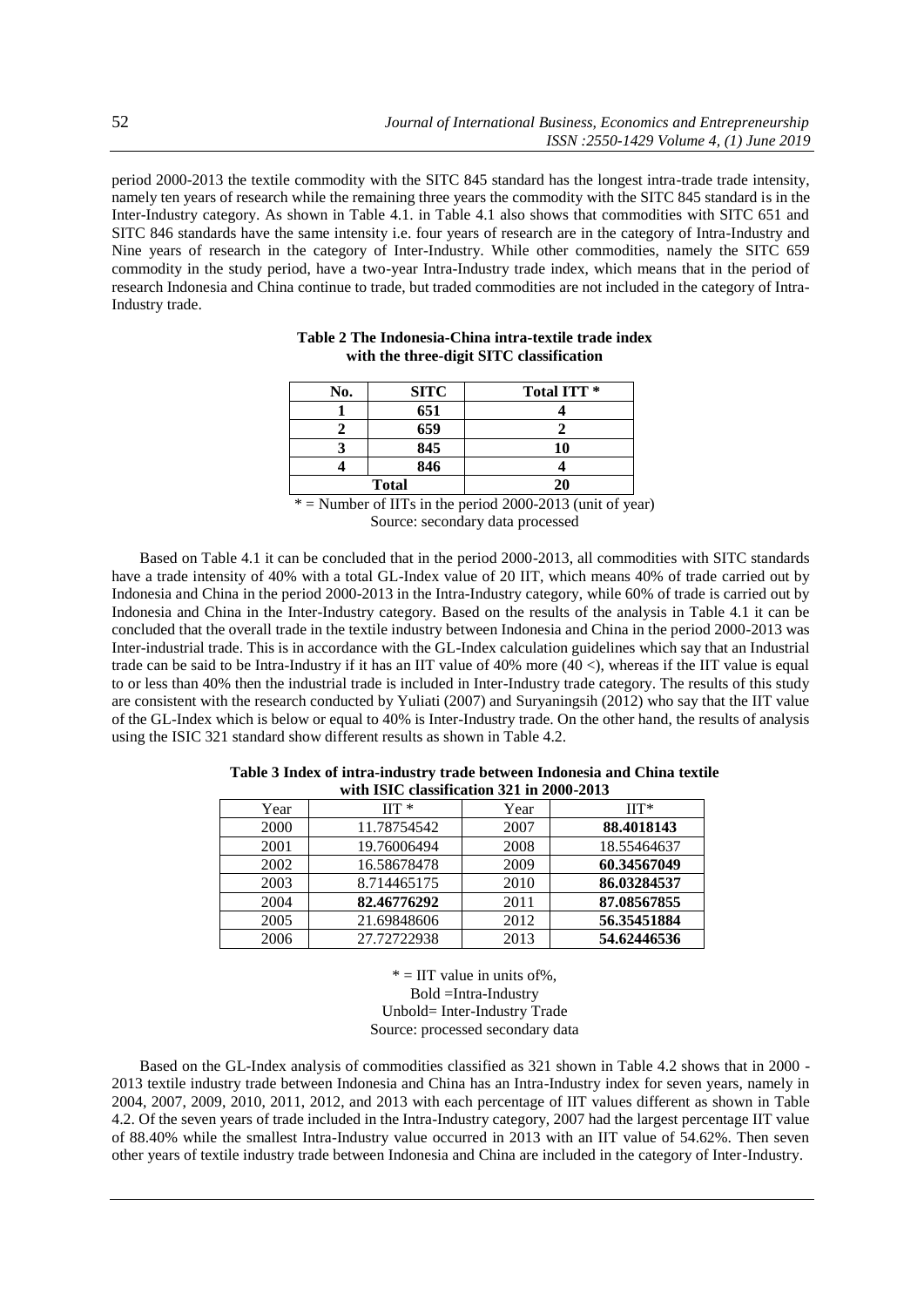This shows that overall the textile industry trade between Indonesia and China has two categories, namely Intra-Industry and Inter-Industry; this is indicated by each category having a percentage of 50% (seven years).

Export-import activities have a very important role in driving economic growth of a country; besides that export-import activities also have an important role in maintaining the stability of the country's economy (Ministry of Trade of the Republic of Indonesia, 2016; Research and Development Center for Foreign Trade, Republic of Indonesia, 2009). The condition of the past few years has been a trade war between China and America, which has had a significant impact on trade partner countries, one of which is Indonesia (Bank Indonesia, 2016). China is one of Indonesia's main trading partner countries, one of the main trade commodities between China and Indonesia, namely textile industry commodities. On the other hand, the textile industry is one of the commodities that has a major contribution in generating foreign exchange and is also a contributor to economic growth in terms of non-oil and gas exports (Bank Indonesia, 2016; Ministry of Trade of the Republic of Indonesia, 2016). Data from the Indonesian economic report shows that the export value of the textile industry in 2000-2013 is higher than its import value, this indicates that the international trade in the textile industry is worth a surplus, but it is not owned by all export commodities from textile products, this is appropriate with the results of data analysis showing that textile commodities with the SITC 845 category are included in the Intra-Industry category within ten years of the study. The industrial commodities in the SITC 846, 651 and 659 categories were dominated by Inter-Industry trade. The Ministry of Commerce in 2016 revealed that the export products of the textile industry were dominated by apparel and yarn products.

On the other hand, the size of exports carried out was influenced by several factors both internal and external. Some internal factors are product quality, technology used, capital level which will also have an impact on the price of goods and various other factors. Whereas external factors, namely market demand, in this case, are the demand for exports of textile products in China, which will affect the amount and value of Indonesian exports. In addition, the increasing level of competition between the TPT industry products also affects the demand for Indonesian exports. On the other hand, the economic conditions of trade destination countries also affected the demand for textile exports in the textile industry (Bank Indonesia, 2016). The increasing competitiveness of textile products in several textile manufacturing countries such as Bangladesh and India also affected the number of textile products exports, making trade relations between Indonesia and China in the textile industry products dominated by Inter-Industry relations as shown in the results of analysis with SITC standards and ISIC (Agarwal, Kaur, & De, 2017; Bank Indonesia, 2016). This shows that there are other potential commodities that can be increased in maintaining and improving trade relations between Indonesia and China to increase the surplus value of Indonesia's trade balance. In addition, the lack of intensity of the textile industry trade activities between Indonesia and China is also caused by the potential of other countries which are also one of the main destination countries for export of textile products such as America and Japan (Ministry of Trade of the Republic of Indonesia, 2014; Research Center for Foreign Trade, Ministry of Trade Republic of Indonesia, 2009). On the other hand, business actors with the government must also increase the competitiveness of the textile industry by finding market shares that still have considerable opportunities and potential to be entered (Ministry of Trade of the Republic of Indonesia, 2014; Ministry of Trade of the Republic of Indonesia, 2016), this is due the market share that China has entered is impossible for Indonesia to enter, on the other hand, the market share of Bangladesh and India has also entered quite a lot, so the Indonesian PTP industry must choose other market segments that have great potential to improve the competitiveness of textile products Indonesia

## **V. Conclusion**

Based on the results of data analysis and discussion, some conclusions were obtained. Namely: Intra-textile textile trade intensity was observed between Indonesia and China, from 2000-2013 based on the ISIC 321 category (textile industry) obtained by Indonesia and China intra-industry trade, because the overall intra-industry trade index is 53.9%. Suggestion to the government is expected to be able to boost the performance of exports and consumption of the domestic community, because so far Indonesia's economic growth has been driven more by the performance of exports and household consumption which is still quite strong. Policies regarding investment licensing must be further simplified and there is a guarantee of the availability of energy supplies for the textile industry machinery. The government must also try to increase investment in the textile industry sector especially to modernize old or worn machines so that the textile industry can expand production.